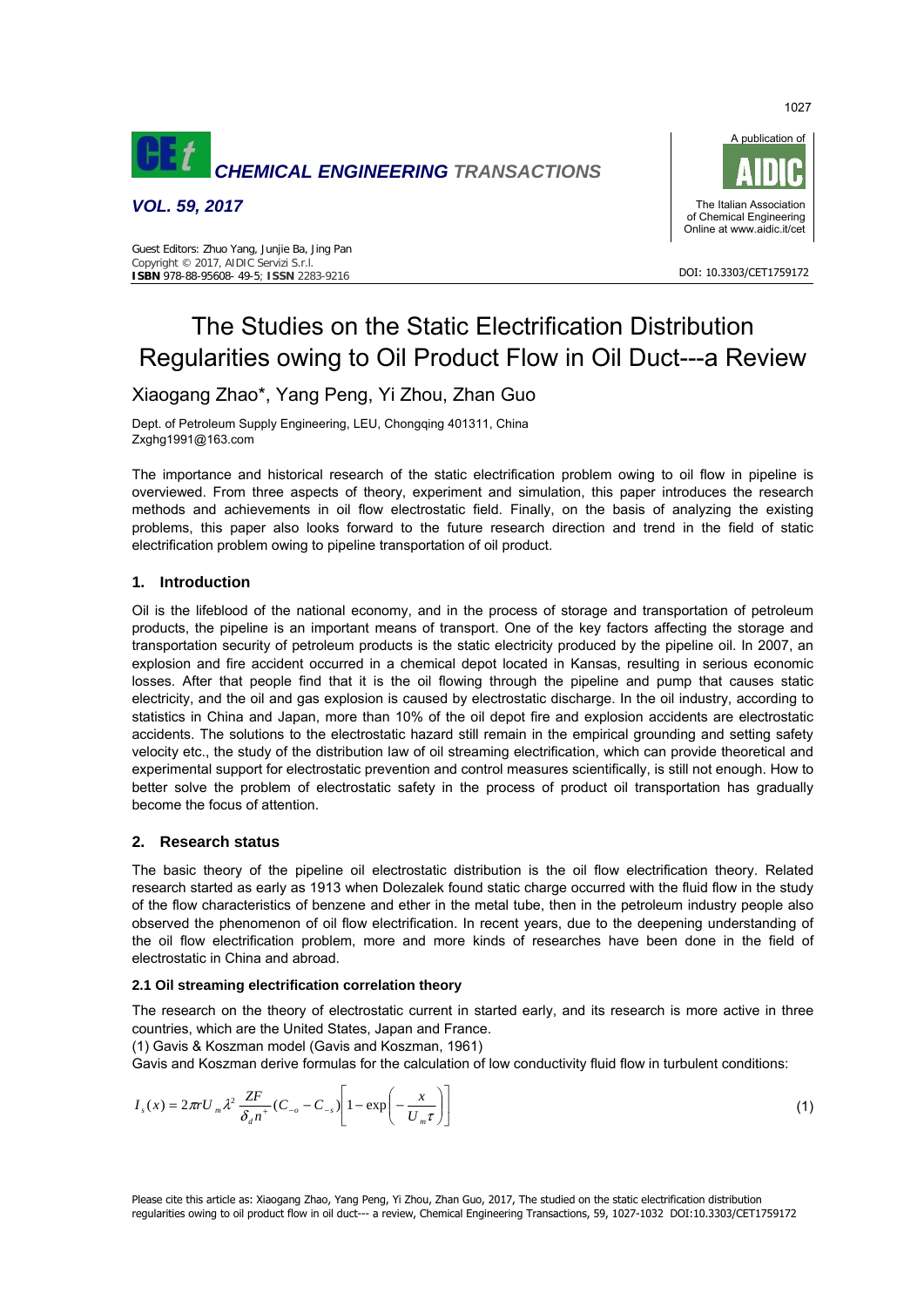Where r is the pipe diameter,  $U_m$  is the average velocity,  $\lambda$  is Debye length, Z is the ionic valences, F is Faraday constant,  $\delta_d$  is the thickness of the diffusion layer, n<sup>+</sup> is the ion transfer number, C is the molar internal ion concentration in oil, C-s is the interface ion molar concentration, τ is relaxation time.

(2) Touchard computing model (Touchard and Romat, 1981)

Touchard puts forward the calculation model of fluid electrification based on the physical and chemical corrosion mechanism at the solid-liquid interface.

$$
j = K(q_{wd} - q_w) \tag{2}
$$

Where K is the effective reaction rate constant,  $q_{wd}$  is the charge density under the condition of EDL's full development,  $q_w$  is the wall charge density.

(3) Tanaka computing model (Tanaka et al., 1985)

The influence of the external electric field on the electrification of the oil flow is fully taken into account by Takana, and the conclusion is obtained under the condition of external electric field and no external electric field. According to his conclusion, the distribution law of oil flow under the condition of no external electric field is:

$$
q(x,r') = \frac{q_w}{\lambda} \exp(-r'/\lambda)
$$
 (3)

Where  $q_w$  is the surface charge density,  $\lambda$  is the Debye length, r' is the vertical distance to the wall, x is the distance to the duct inlet. At the same time, he believes that the charge separation of the solid and liquid interface goes into the fluid in the form of impulse current, the value of the current is only related to the concentration of ions in the fluid, flow regime and fluid velocity.

#### **2.2 Research status of oil streaming electrification experiment**

Electrostatic experiment of pipeline oil is an important way to verify the theoretical model and provide practical basis. The experimental method of oil flow static electricity can be divided into field measurement method and model analogy method. The field measurement method is a method of verifying the experimental data of the theoretical model through the measurement of the phenomenon of pipe flow in engineering practice. Whereas the field measurement method is gradually replaced by the analogy method because of the security problem. The model analogy method can be divided into pipe flow research method (Figure 1), rotating disk method (Figure 2), rotating cylinder method, conducting probe test method and so on from the experimental system (Okabe et al., 2002).



*Figure 1: Pipe flow experimental system. 1: stainless-steel vessel; 2: heat exchanger; 3: temperature measuring instrument; 4: insulated flange; 5: pico-ampmeters; 6: charge accumulation duct; 7: pump; 8: conductivity measuring cell; 9: flow meters.* 

The experimental study on oil flow electrostatic began with product oil. The system can measure the parameters like temperature, flow rate and the conductivity of the fluid. The vessel can serve as a relaxation zone and can be used either for pressurization with gas or for oil recovering under vacuum. Pipe flow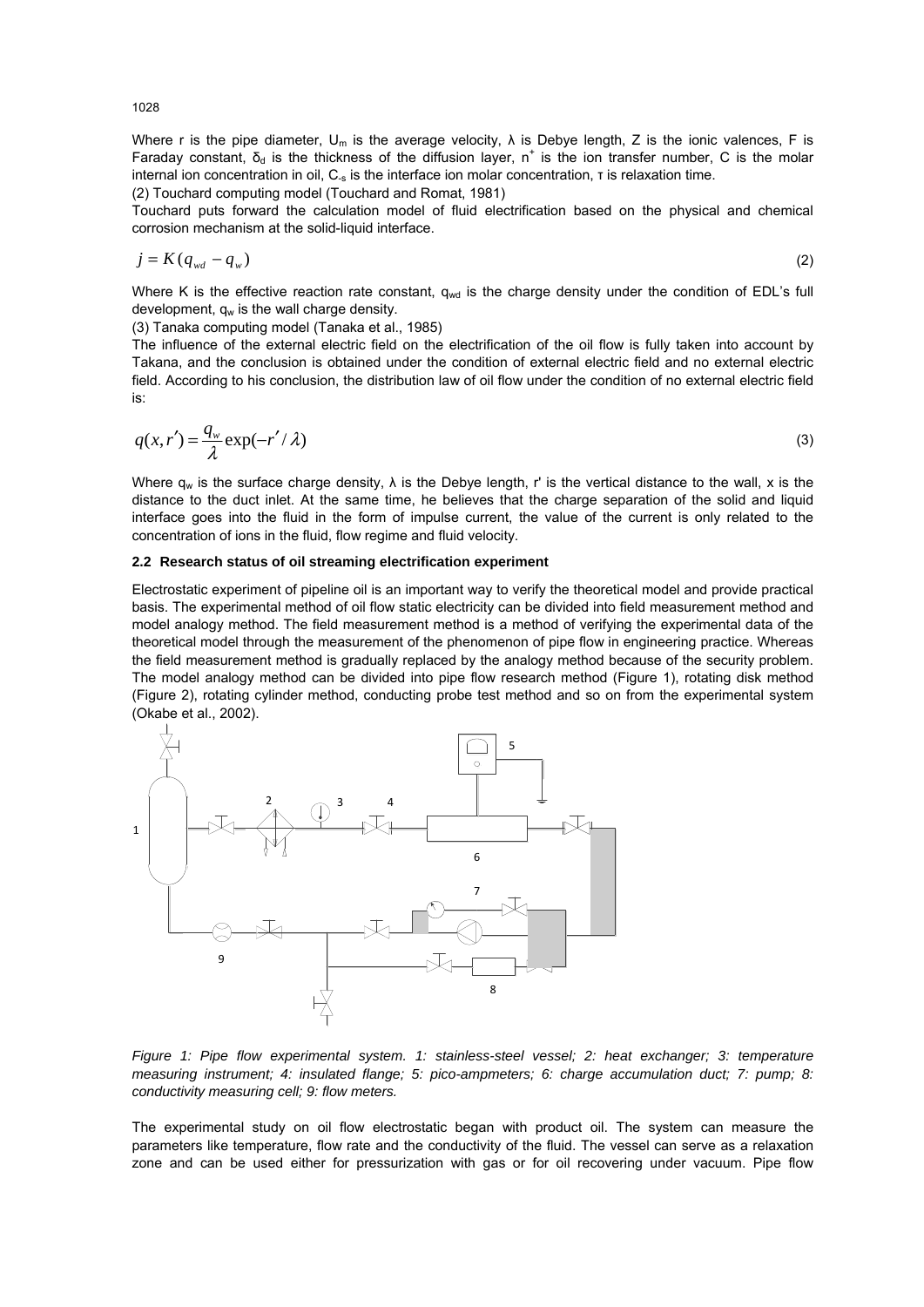experimental method is one of the earliest ways to conduct practical research on streaming electrification. The system is usually made up with a loop inserted with different cells regarding the research tasks. To simulate the oil path inside transformer, the charge accumulation duct can be designed as a rectangular oil channel with electrodes inserted in PTFE frame. Many results come out by using the pipe flow experimental system. Huang and Liu (2013) study the streaming electrification of the electrostatic traditional mineral oil and an alcohol synthesis in comparison, the speed, the board state, the transformer oil aging condition and other parameters are discussed, it is found that under the same conditions the mineral oil produced more static electricity than alcohol synthesis, but with aging of the oil and device, the electrostatic charging of alcohol oil will be gradually reduced. Vaucelle et al., (2008) studys on the electrostatic problem of transformer oil flowing through the rectangular channel at different flow rates and temperatures, which is of guiding significance for practical production. EL-Adawy et al., (2009) from French studied on electric double layer oil flow electrification model with inadequate development of EDL based on the experiment, the determination of the space charge density is divided into static and dynamic space charge, at the same time it was found that the interfacial electrochemical corrosion is not only related with the chemical reaction but also the shear stress.



*Figure 2: Spinning round disk system. 1: encoder; 2: DC motor; 3: rotating mandrel; 4: cover; 5: insulator; 6: coaxial cable; 7: insulator; 8: disk; 9: oil; 10: Faraday cage; 11: insulator.* 

Spinning round disk system was applied to doing related research from early 20th century. Through a vessel contained with experimental oil and a spinning disk (Figure 2), the system can measure the correlation between factors like velocity, temperature, oil quality and so on with the electrostatic current. Zmarzly et al., (2009) studied the problem of oil streaming electrification by rotating disc in a fluid container which show that the electrostatic charging depends on the parameter of the disc size and Reynolds number, the aging degree of transformer oil etc. Fofana et al., (2014) from Canada et al. used rotating disk method to study the influence of aging degree of transformer oil and insulation board on the streaming electrification, experiments show that with the increasing of temperature , speed, the aging degree of disc coating material, and impurities in the oil, the generated charge is getting more. Talhi et al., (2016) in Canada found that with the increase of pressure, the cardboard porosity and roughness the electrostatic current increased by measuring the ECT of the flow in experiments under different pressure conditions, meantime, it is proved the number of free radical can affect the flow of oil static current by adding DDPH free radical reagent.

Washabaugh et al., (1994) made qualitative and quantitative analysis about the fluid charging phenomenon to a certain degree through the rotating and cylindrical electrode testing device. The device is similar to the spinning disk system in principle, which is composed of three parts, the inner tube of insulating material, the outer cylinder of metal and the filling insulating oil in the middle, the inner cylinder can adjust rotating speed while the temperature and humidity of the oil are controlled by the outer cylinder, the method is of certain innovation.

Conducting probe test method is based on the duct electrostatic sensor and work with the pipe flow method. As the probe inserted into the center of the oil duct can measure the space charge density, which is a key parameter in flow electrification, the experiment can be repeatable. Zmarly and Boczar (2009) did a lot of experiments for the pipeline streaming electrification phenomenon in case of laminar and turbulent flow in support of Poland Ministry of Science and Higher Education, using the spherical probe to measure axial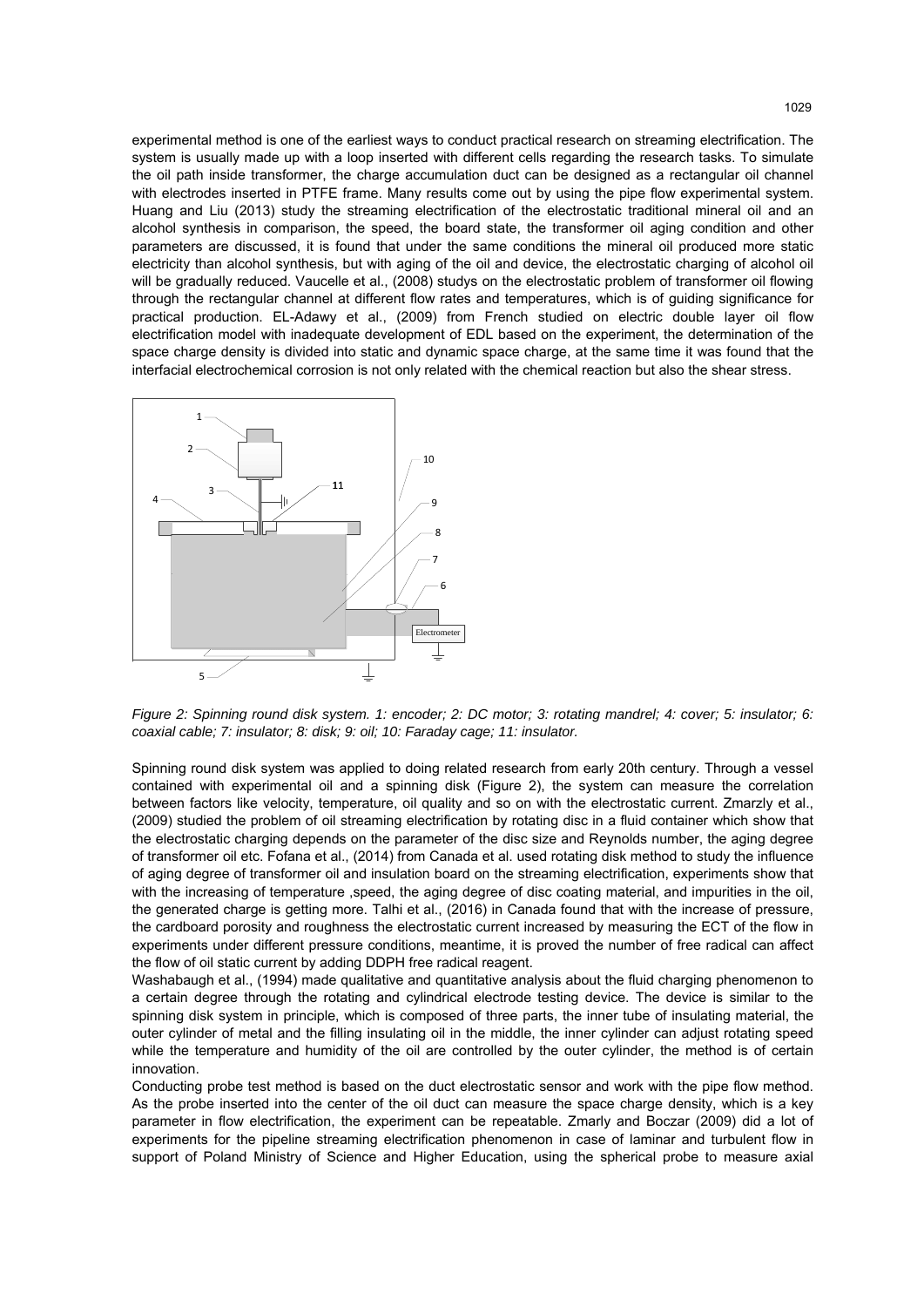charge density and streaming current different positions, the results show that with higher Reynolds number, the parabolic charge density distribution graphic of streaming current axial distribution is more gentle and balanced.

#### **2.3 Research status of oil streaming electrification simulation**

Oil streaming electrification simulation is of important significance for theory and practice, the simulation method is based on the mathematical model of the system, which can be converted into a simulation model prone to be programmed on the computer. Due to the high demands of the experimental device of electrostatic measurement, and vulnerable to the external interference conditions, the repeatability is low, while to carry out the related simulation work can not only greatly reduce the manpower, but also inspect the model accuracy fastly and effectively. The simulation of oil streaming electrification has become one of the hot topics in the field of oil flow. the present simulation method can be divided into several parts: simulation of the EDL, simulation of the oil duct and simulation of the charge distribution in oil duct.

Moreau et al., (1996) in the French power research center applied the three-dimensional computational fluid dynamics software estet to simulate the streaming electrification phenomenon in power transformer oil. In order to achieve this purpose, the estet is extended, which introduced the potential Poisson equation, the migration of fluid particles in the electric field, the recombination of ions in the chemical equilibrium and the electric field force in the N-S equation are introduced. The law of interfacial charge exchange is derived from the model of H. Walmsley, but it is related to the ion concentration on both sides of the interface. The transient and steady-state simulations which are in good agreement with the experimental data show that some of the experimental parameters leading to the huge potential gradient may be the cause of the hazardous discharge observed in power transformers. Kosei et al., (2007) proposed a new streaming electrification generating model based on the stress, simulated the oil duct and used the analysis method of DC field for computer simulation of transformer oil flow based on flow network algorithm, which was verified in experiment of different pipeline parameters. EL-Adamy et al., (2010) from France studied and simulated the development process of the electric double laye through the improved version of the finite volume method CFD tool Code\_Staturne. The influence of speed, oil additives and impurities etc. on transformer oil streaming electrification, are studied, saving a lot of time and resources.

# **3. Protective measures for the flow electrification in oil duct**

For the security of pipeline transportation when the static charge generated, we need to pay attention to prevention measures.

(1) Flow velocity control. As the flow electrostatic current is proportional to the flow velocity of the fluid, and the control of the flow velocity is the fundamental method to control the static electricity of the fluid. The initial velocity of the oil filling in oil industry is limited within 1 m/s. From the API standard in America, the flow velocity should be controlled between 4.5 and 6 m/s regardless of pipe radius. And Germany regulates that for any flammable liquid having a resistivity greater than 109  $\Omega$ m shall flow below 7.0m/s regardless of its diameter.

(2) The choice of pipe radius. When the flow rate is certain, choosing a proper pipe diameter is important, and there has been an equation for calculate the diameter and the flow velocity as  $\sqrt{2}D < 0.64$ .

(3) Temperature regulation. Temperature influences the development of fluid charge density and regulates temperature according to different conditions can adjust the distribution of fluid charge effectively.

(4) Enhance the electrostatic charge dissipation process. The generation and dissipation of electrostatic charge occur simultaneously so if the dissipative effect can be enhanced, the static electricity can be effectively eliminated. Pipeline with larger diameter can be used to increase the relaxation interval of the pipeline, which usually works like electrostatic buffer. An electrostatic buffer is essentially a region with a diameter of several times enlarged. It is usually installed at the end of the pipeline. The main function is to release the static electricity of the liquid. As shown in Figure 3, L is the length of the expansion section of the damper, d is the inner diameter of the pipeline for conveying oil, and D is the inner diameter of the buffer, in which D is about several times as many as d. Because D>d, the charged liquid enters the moderator flow is greatly reduced, thus the liquid has enough time to discharge to the ground, so the accumulation of electrostatic charge in oil duct is reduced. The moderator can only be adapted to the fluid with conductivity located between 10<sup>-9</sup>S/m and 10<sup>-12</sup>S/m. another important way is Electrostatic grounding. In the process of fluid filling the friction at tanks inlet/outlet, nozzles, flanges and other parts of the pipeline. If these components are made of suitable materials, less electrostatic generation will occurred.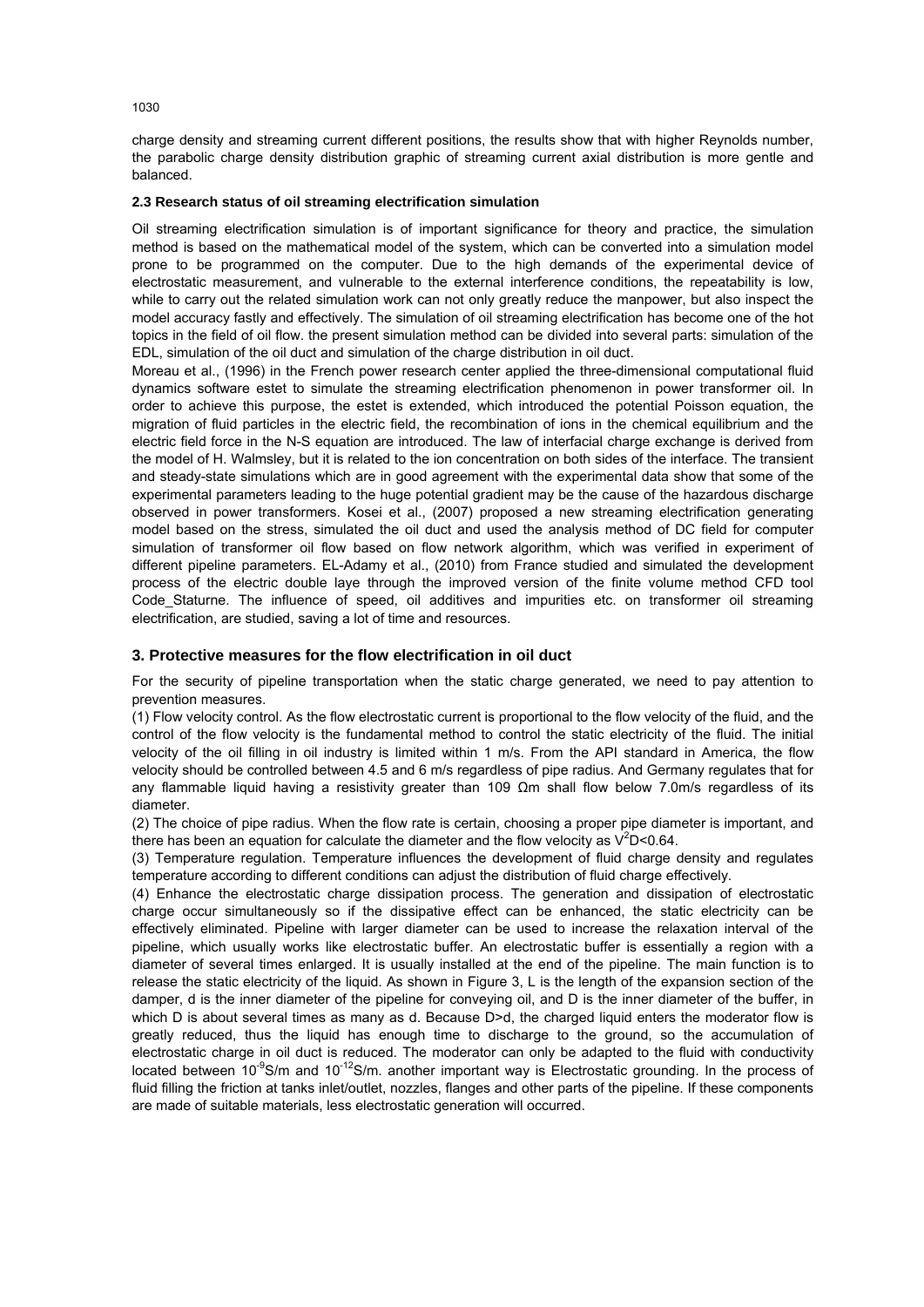

*Figure 3: Structure of the electrostatic buffer* 

(4)Using electrostatic neutralizer. As a proactive measures to eliminate static electricity, the neutralizer process is finished mainly by electrons and ions to static electricity. The instrument ionizes air to produce positive and negative ions for neutralization in oil, finally achieving static balance (Figure 4). Compared with the electrostatic chemical additive method, this method will not affect the quality of the oil, and will not cause potential pollution to the outside environment. At the same time, it will be widely used in engineering because of its convenience in carrying. Steel tube shall be grounding so that the static charge can be released to the earth in time by the needle.



*Figure 4 Structure of electrostatic neutralization device for oil pipeline. 1: steel pipe; 2: insulator; 3: discharge pin.* 

#### **4. Conclusion**

#### **4.1 Main problems for the electrostatic distribution regulatities owing to oil product flow in pipeline**

At present there are large space for the research of electrostatic distribution regulatities owing to oil product flow in pipeline, which is essential and meaningful for the ESD protection and dealing with the airport refueling flow electrification problems, combined with the review of the relevant literature, the oil streaming electrification problems existing in the study must be cleared and targeted before going into depth.

(1) Main problems for electrostatic theory and model in pipeline

Although the theoretical model of the streaming electrification owing to oil product flow in pipeline has been more accurate through continuous improvement, there are still some shortcomings. There are various theoretical models of streaming electrification in which the mechanism of oil flow electrification has not yet formed a unified and convincing understanding. And these models are often based on different mechanism, suitable for different conditions which is not specific and workable for the subject of electrostatic distribution regularities owing to oil product flow in pipeline.

(2)The main problems for electrostatic experiment in pipeline

A lot of experiments have been carried out on the subject of streaming electrification, but the research still has some limitations. The experimental achievements are mostly concentrated in the power industry, although the conclusion has certain guiding significance to the cause of streaming electrification in pipeline, but due to the different conditions of the applied electric field, the flow of media etc. the experiment do not fully meet the actual condition in the oil products transporting industry.

(3)The main problems for electrostatic simulation in pipeline

The current research on the electrostatic simulation in pipeline is not mature enough, and there are both much developing space and great potentialities. The simulation study has been carried out on the basis of different streaming electrification model and theory, and the analysis softwares are also different, so it is of no generality. And numerical simulation methods are used in high dependence on the accuracy of the theoretical